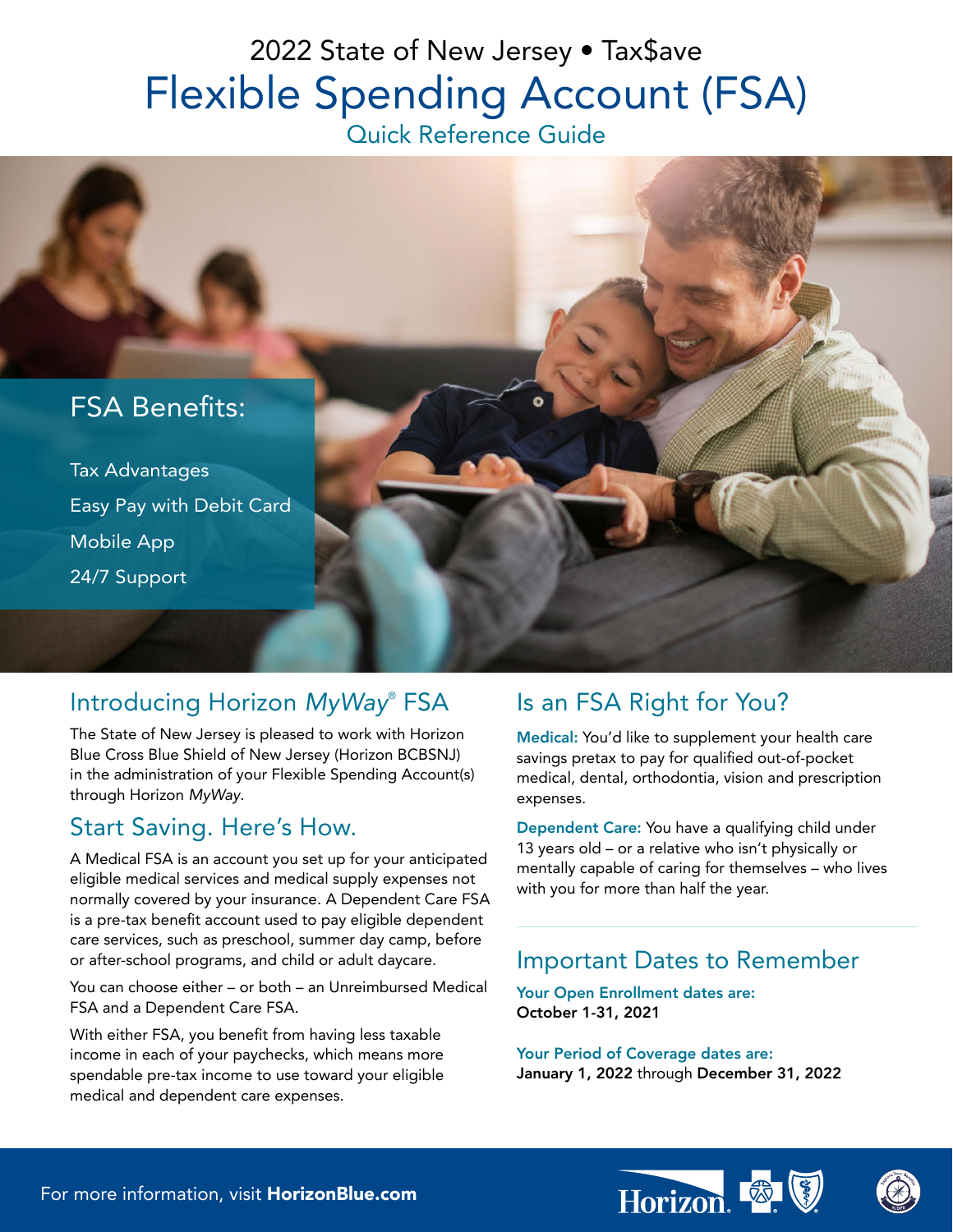

## How a Medical FSA Works

Decide how much you want to set aside for medical, dental, orthodontia and vision costs within the plan year.

- Throughout the year, the amount you select will be withheld pretax from your pay and put into your FSA.
- Your total FSA contribution is available from day one, even if it has not all been deposited into your account.
- Pay your out-of-pocket medical bills using a Horizon *MyWay* Visa® Debit Card or get reimbursed by submitting a claim online.

## How a Dependent Care FSA Works

Decide how much you want to set aside for dependent care costs within the plan year.

- Throughout the year, the amount you select will be withheld pretax from your pay and put into your FSA.
- Once the money has been deposited, it's ready to use. Simply submit receipts for dependent care costs and get reimbursed up to the available balance in your account.

# Annual Contribution Limits

| <b>Medical FSA</b>                                                                                                                | <b>Dependent Care FSA</b>                                                                                                                                                                                  |
|-----------------------------------------------------------------------------------------------------------------------------------|------------------------------------------------------------------------------------------------------------------------------------------------------------------------------------------------------------|
| Covers medical costs, dental, orthodontic<br>care and vision. For a list of eligible<br>expenses, visit HorizonBlue.com/expenses. | Covers daycare and certain other care expenses for children under<br>age 13 and other dependents not capable of self-care. For a list of<br>eligible expenses, visit HorizonBlue.com/dependentcare.        |
| <b>Employee contribution</b><br>Minimum Annual Deposit: \$100<br>Maximum Annual Deposit: \$2,500                                  | <b>Employee contribution</b><br>Minimum Annual Deposit: \$250<br>Married Filing Separately, Maximum: \$2,500<br>Married Filing Jointly, Maximum: \$5,000<br>Single and Head of Household, Maximum: \$5,000 |

#### Keep in mind

For both Medical and Dependent Care FSAs, it's important to save all your receipts and explanation of benefits (EOB) statements to validate expenses, as required by the IRS.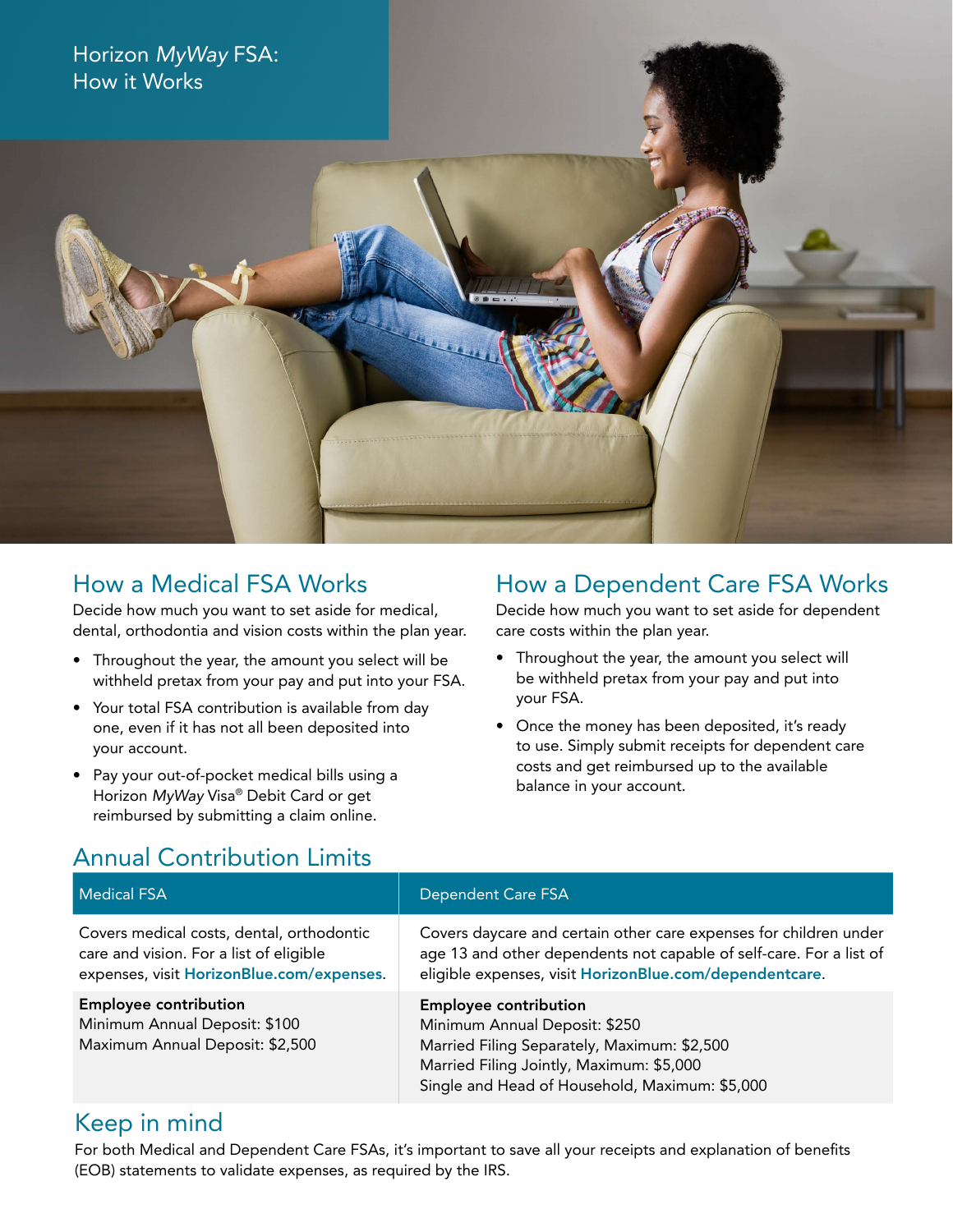# Flexible Savings Account Worksheet

Horizon BCBSNJ wants to make sure you have the information you need to get the most out of your benefits. Use this worksheet to help you plan your Horizon *MyWay* FSA so you can keep your out-of-pocket costs low.

Any unused funds at the end of the year or grace period will be returned to your employer, so it's important to estimate how much you'll need for the year. Use the chart below to estimate how much you should set aside for your FSA.

# Medical Expense Worksheet

| Estimate your medical expenses (Tax\$ave allows a maximum contribution of \$2,500 per individual) |            |  |
|---------------------------------------------------------------------------------------------------|------------|--|
| Out-of-pocket medical expenses                                                                    |            |  |
| · Out-of-pocket costs up to your deductible, along with copays or coinsurance                     |            |  |
| • Prescription drugs                                                                              | \$         |  |
| • Over-the-counter medications                                                                    | $\sqrt{2}$ |  |
| • Medical supplies (e.g., insulin and diabetic supplies)                                          | \$         |  |
| Out-of-pocket dental, vision and hearing expenses                                                 |            |  |
| • Checkups and cleanings                                                                          | \$         |  |
| · Fillings, X-rays, crowns, bridges, dentures, inlays                                             | \$         |  |
| $\bullet$ Orthodontia                                                                             | \$         |  |
| • Eye exams                                                                                       | \$         |  |
| • Prescription eyewear - glasses, contact lenses and cleaning solution                            | \$         |  |
| • Corrective eye surgery - LASIK, cataract, etc.                                                  | \$         |  |
| • Hearing aids and batteries                                                                      | \$         |  |
| Estimated total out-of-pocket health care expenses                                                |            |  |
|                                                                                                   |            |  |
| Estimate your annual tax savings from a Medical FSA                                               |            |  |
| Enter your estimated total out-of-pocket health care expenses from above                          |            |  |
|                                                                                                   |            |  |

Enter your tax rate<sup>1</sup> and multiply  $\begin{array}{|c|c|c|}\hline \end{array}$  x  $\begin{array}{|c|c|c|}\hline \end{array}$  x  $\begin{array}{|c|c|}\hline \end{array}$ This is your estimated annual tax savings by using a Medical FSA **\$** \$

# Dependent Care Worksheet

| Estimate your dependent care expenses (Tax\$ave allows a maximum contribution of \$5,000) |    |  |  |
|-------------------------------------------------------------------------------------------|----|--|--|
| Dependent care expenses                                                                   |    |  |  |
| • Licensed day care, nursery or preschool                                                 |    |  |  |
| • Before and after-school care <sup>2</sup>                                               |    |  |  |
| • Summer day camps (not overnight camp) <sup>2</sup>                                      |    |  |  |
| $\bullet$ Eldercare <sup>3</sup>                                                          | \$ |  |  |
| • Other:                                                                                  | \$ |  |  |
| Estimated total out-of-pocket dependent care expenses                                     |    |  |  |
|                                                                                           |    |  |  |
| Estimate your annual tax savings from a Dependent Care FSA                                |    |  |  |
| Enter your estimated total out-of-pocket dependent care expenses from above               |    |  |  |
| Enter your tax rate <sup>1</sup> and multiply                                             |    |  |  |
| This is your estimated annual tax savings by using a Dependent Care FSA                   |    |  |  |

<sup>1</sup> Depends on your tax filing status. Please consult your tax advisor with questions. <sup>2</sup> Before and after-school care by a licensed provider are considered childcare by the IRS. Summer day camps also count as childcare. Expenses for overnight summer camps and tuition for kindergarten and first grade (or higher) generally do not qualify for dependent care credit. <sup>3</sup> When an elderly or disabled parent is considered a dependent on your taxes and you are covering more than 50% of their maintenance costs.